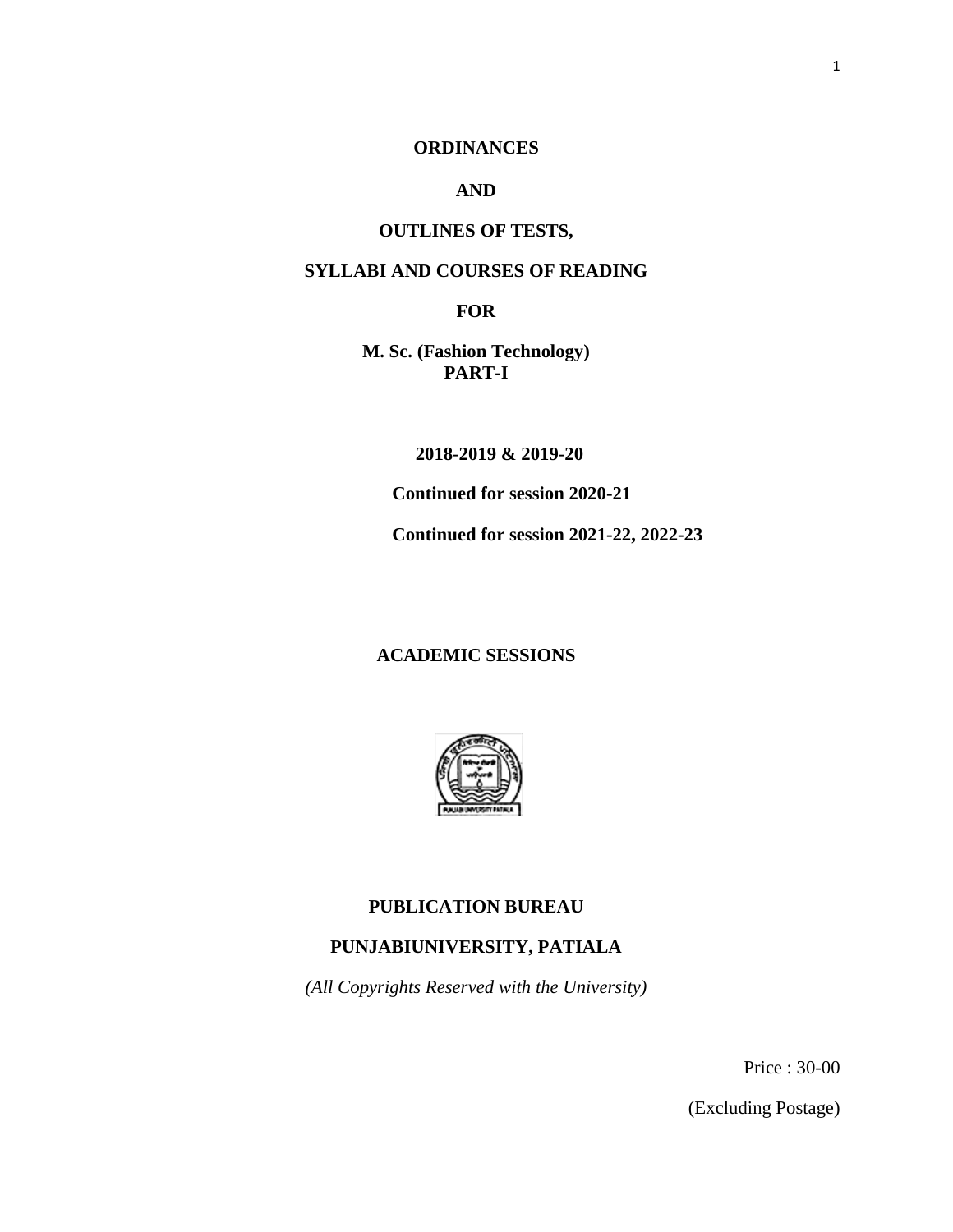# **SYLLABUS**

**Master of Science in Fashion Technology Two Year Course (Semester system) Examination**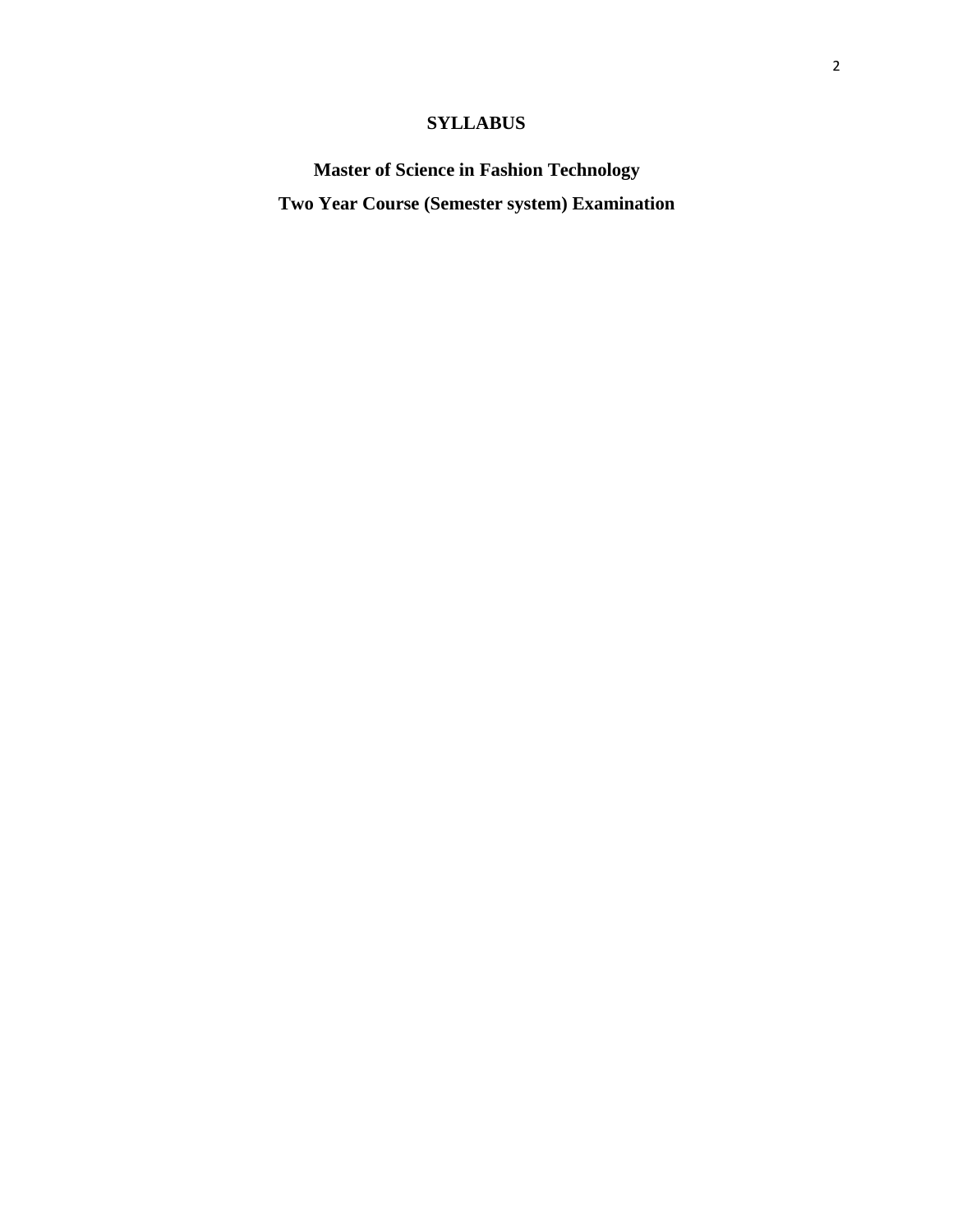# **SYLLABUS** MASTER OF SCIENCE IN FASHION TECHNOLOGY Programme Code (FTM2PUP) PART-I (Semester-1st) Session 2021-22 2022-23

| Semester I     |                                      |                    |          |          |       |                        |
|----------------|--------------------------------------|--------------------|----------|----------|-------|------------------------|
| Sr.<br>No.     | <b>Title of Course</b>               | <b>Course Code</b> | Internal | External | Total | Credit                 |
|                | Fundamental of<br>Design             | <b>FTM1001T</b>    | 14       | 36       | 50    | Hrs.<br>$\overline{2}$ |
| $\overline{2}$ | Textile study                        | FTM1002T           | 26       | 74       | 100   | 5                      |
| 3              | Indian Traditional<br>Textiles       | <b>FTM1003T</b>    | 26       | 74       | 100   | 5                      |
| $\overline{4}$ | Communication<br>Skills              | FTM1004T           | 14       | 36       | 50    | $\overline{c}$         |
| 5              | Fundamental of<br>Design             | <b>FTM1011L</b>    |          | 50       | 50    | 3                      |
| 6              | Drafting & Garment<br>Construction-I | FTM1012L           |          | 100      | 100   | 5                      |
| $\overline{7}$ | Computer Aided<br>Fashion Design     | FTM1013L           |          | 100      | 100   | 5                      |
| Total          |                                      |                    | 80       | 470      | 550   |                        |

| Title of Course                                                                                          | <b>Course Code</b> | Internal | External | Total | Credit<br>Hrs. |
|----------------------------------------------------------------------------------------------------------|--------------------|----------|----------|-------|----------------|
| Textile study-II                                                                                         | <b>FTM2001T</b>    | 26       | 74       | 100   | 2              |
| History of World<br>Costumes                                                                             | FTM2002T           | 26       | 74       | 100   | 5              |
| Textile study-II<br>Drafting & Garment<br>Construction-II<br>Advance Computer<br>Aided Fashion<br>Design | FTM2011L           |          | 50       | 50    | 3              |
|                                                                                                          | FTM2013L           |          | 100      | 100   | 5              |
|                                                                                                          | FTM2014L           |          | 100      | 100   | 5              |
| Fashion Illustration-I                                                                                   | FTM2015L           |          | 100      | 100   | 5              |
| Total                                                                                                    |                    | 52       | 498      | 550   |                |

Frincipal 12

**FTM2PUP**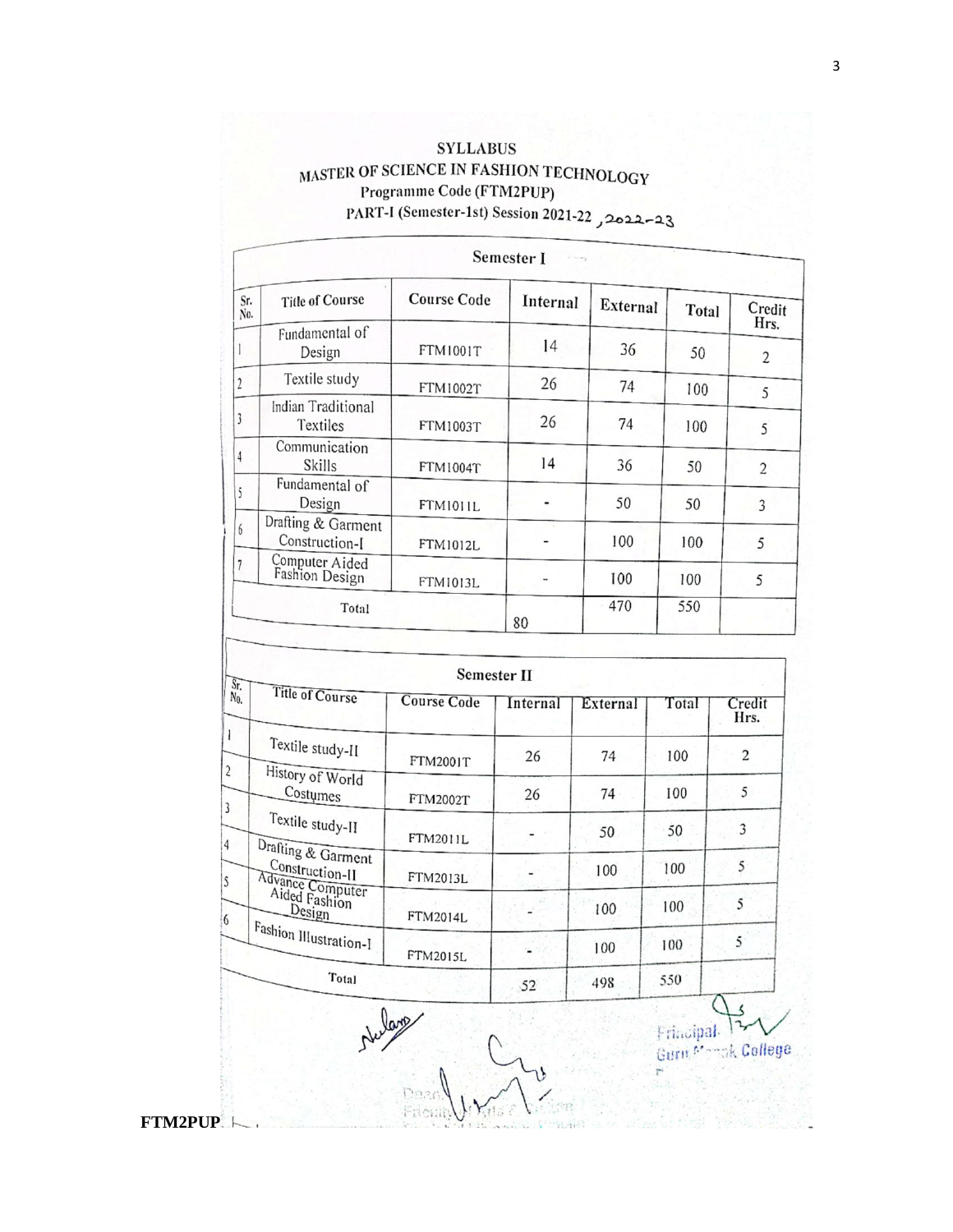# **M.Sc. FT Part-I Semester-1st Exam. (Nov./Dec.)**

| <b>Theory Papers</b>    |                                    |            |            |              |                |  |  |  |
|-------------------------|------------------------------------|------------|------------|--------------|----------------|--|--|--|
|                         |                                    | Internal   | External   | Total        | Credit         |  |  |  |
| Subject Code            | <b>Subject Name</b>                | Assessment | Assessment | <b>Marks</b> | Hrs.           |  |  |  |
| <b>FTM1011L</b>         | <b>Fundamentals of Design</b>      | 14         | 36         | 50           | $\overline{2}$ |  |  |  |
| <b>FTM1012L</b>         | Textile Study-I                    | 26         | 74         | 100          | 5              |  |  |  |
| <b>FTM1013L</b>         | <b>Indian Traditional Textiles</b> | 26         | 74         | 100          | $\overline{5}$ |  |  |  |
| <b>FTM1011L</b>         | <b>Communication Skills</b>        | 14         | 36         | 50           | $\overline{2}$ |  |  |  |
| <b>Practical Papers</b> |                                    |            |            |              |                |  |  |  |
|                         |                                    | Internal   | External   | Total        | Credit         |  |  |  |
| Subject Code            | <b>Subject Name</b>                | Assessment | Assessment | <b>Marks</b> | Hrs.           |  |  |  |
| <b>FTM1011L</b>         | <b>Fundamentals of Design</b>      |            | 50         | 50           | $\overline{3}$ |  |  |  |
| <b>FTM1012L</b>         | Drafting & Garment                 |            |            |              |                |  |  |  |
|                         | Construction-I                     |            | 100        | 100          | 5              |  |  |  |
| <b>FTM1013L</b>         | Computer Aided Fashion             |            |            |              |                |  |  |  |
|                         | Design                             |            | 100        | 100          | 5              |  |  |  |
|                         | <b>Total</b>                       | 80         | 470        | 550          |                |  |  |  |

# **M.Sc. FASHION TECHNOLOGY (Semester-I)**

**Theory Papers**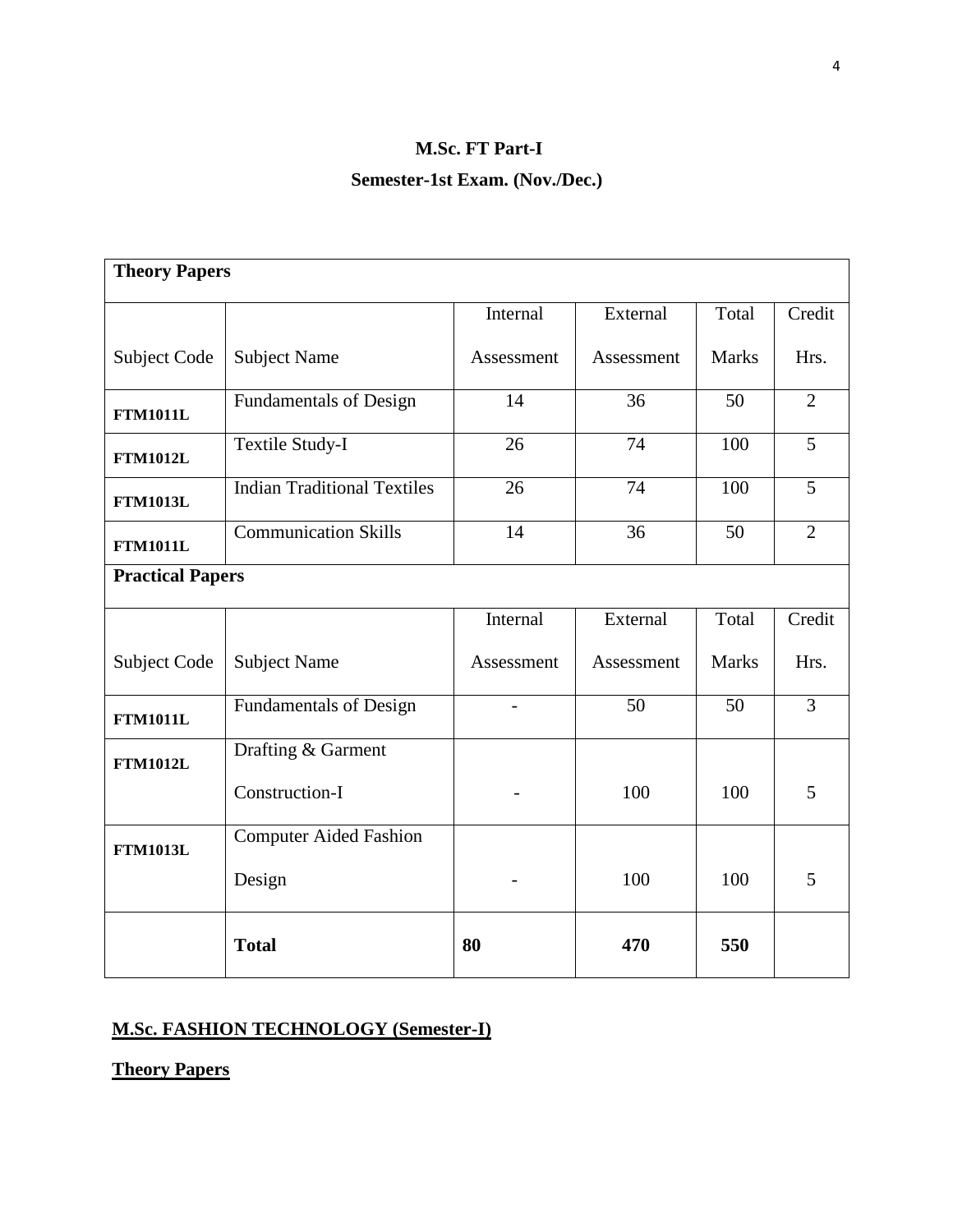#### **Fundamentals of Design**

## **Instructions for Paper-Setters-**

The question paper will consists of three Sections A, B and C. Section A and B will have 4 questions each from the respective sections of the syllabus and will carry  $5^{1/2}$  marks each. Section C will have 7 short answer type questions carrying 2 marks each**.**

## **Instructions for candidates –**

Candidates are required to attempt two questions each from Sections A and B. Section C is compulsory.

### **Section-A**

Define design concept. Define Elements of design: line, dot, curves, texture, shine, rough, silhouettes, color. Define Principles of design: Balance, rhythm, harmony, repetition, grading, unity, symmetry.

Color Theory: Color wheel - primary, secondary, transparency. Techniques of color mixing. Color Contrast and Attributes: interaction, harmony, psychology, mood, culture and expression.

Composition: Color, space, movement, balance, asymmetry, rhythm, shapes, proportion. Aspects / temperature of color-warm cool, hot, cold, dark, pale and bright.

#### **Section-B**

Dimensions of color- hue, Intensity, value, chroma.

Basic color schemes- achromatic, analogues, monochromatic, complimentary, and neutral. Rendering techniques.

Define collage- types of collage.

Textures-types of textures.

Textural effects, using textures in designs.

#### **References**

Bustanoby.J.H.,Principles of colour and colour mixing.,McGraw Hill Book Company , New York, London,1947

"Fashion and Color" By Mary Garth.

Frings, Gini Stephens, Fashion Concept to consumer, Prentice Hall career & Technology "Text book of clothing and textile" by Sushma Gupta and Neeru Garg, publisher Kalyani.

#### **Time Allowed: 3 Hrs** Maximum Marks: 36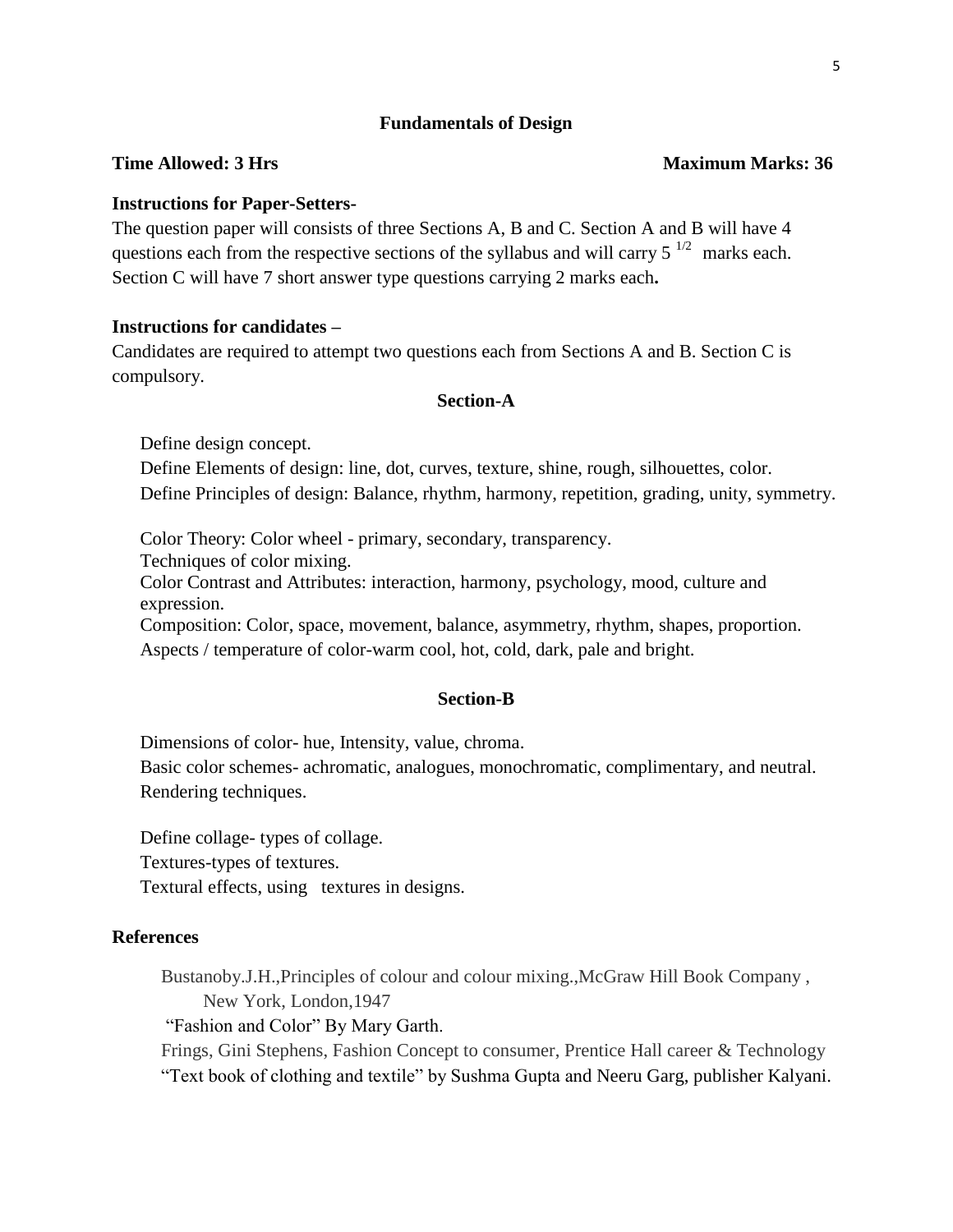## **Textile Study-I**

## **Instructions for Paper-Setters-**

The question paper will consist of three Sections A, B and C. Section A and B will have 4 questions each from the respective sections of the syllabus and will carry 11 mark each. Section C will have 15 short answer type questions carrying 2 marks each**.**

### **Instructions for candidates –**

Candidates are required to attempt two questions each from ections A and B. Section C is compulsory

### **Section-A**

Cellulosic Fibers: Introduction to cotton, microscopic view, physical and chemical properties and manufacturing.

Regenerated cellulosic fibers: Introduction to Viscose Rayon, microscopic view, physical and chemical properties and manufacturing.

Protein Fibers- wool and silk, microscopic view, physical and chemical properties and manufacturing.

Felting of wool, degumming and weighting of silk.

Synthetic fibers- Polyester, Nylon and Acrylic

 Raw material, Physical and chemical properties, manufacturing, process from polymer to fibers stage.

Staple yarns-Conventional ring spinning, open end spinning, friction spinning, self twist spinning twist less spinning

Filament yarns- Wet, Dry and melt spinning.

#### **Section-B**

Looms, Parts of a simple loom and their functions.

Different types of looms-

Shuttle looms- pit loom

Shuttle less looms- Rapier, Multiphas, Airjet, Waterjet

Weaves, Classification of weaves,

Plain weave, Rib weave, Basket , Twill, Satin, Sateen

Decorative weaves- Pile, Double cloth weave, leno, Dobby and Jacquard weave

Finishes

Mechanical finishes- Beetling, Shearing, Calendering, Tentering, Moireing, Embossing, Glazing, Napping, Weighting, Sizing, Sanforizing

#### **Time Allowed: 3 Hrs** Maximum Marks: 74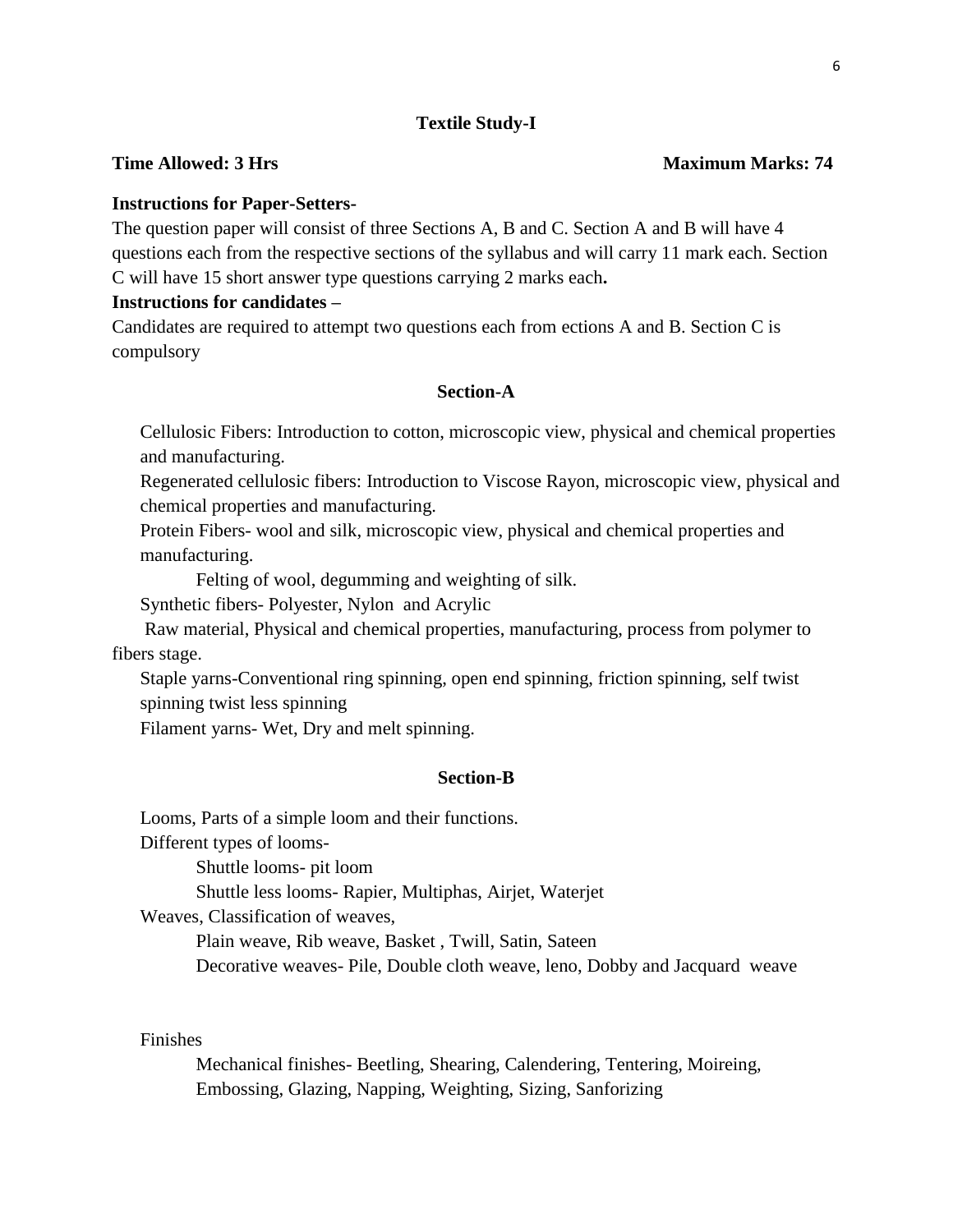Chemical finish, Mercirizing, Crease resistant, water proof and water repellent

### **References**

Textiles: Fiber to Fabric 6th Edition, Bernard P. Corbman,.International students" edition,

McGRAW Hill International Edition book co Singapore (1985).

Textile chemistry, peters.r.h. Vol i, ii, textile institute Manchester 1970.

Technology of textile processing, Shenai.V.A. Vol i, ii, v, vii, sevak publications, Bombay, 1981 Textile Science 2nd Edition, E.P.G. Gohl & L.D.Vilensky, CBS Publishers and Distributors2006

Fabric science, 5th edition, joseph.j.p. Et.al. Fairchild publications, New York, 1990

Norman Hollen and Jane Saddler,"Textiles" Second Edition. (1949), The Macmillan Company,New York. Colliee-Macmillan Limited, London.

## **Indian Traditional Textiles**

#### **Time Allowed: 3 Hrs** Maximum Marks: 74

#### **Instructions for Paper-Setters-**

The question paper will consists of three sections A, B and C. Section A and B will have 4 questions each from the respective sections of the syllabus and will carry 11 marks each. Section C will have15 short answer type questions carrying 2 marks each**.** 

## **Instructions for candidates –**

Candidates are required to attempt two questions each from Sections A and B. Section C is compulsory

### **Section-A**

Resist dyed textiles- Bandhani, Batik, Patola, Ikat, Poachampalli Printed Textiles- Sanganeri, Painted textiles- Kalamkari, Madhubani Traditional embroideries of different region of India with emphasis on texture, motifs, design and colors of the following-

Kutch of Gujarat Kashida of Kashmir Manipuri of Manipur Sindhi of Gujarat

## **Section-B**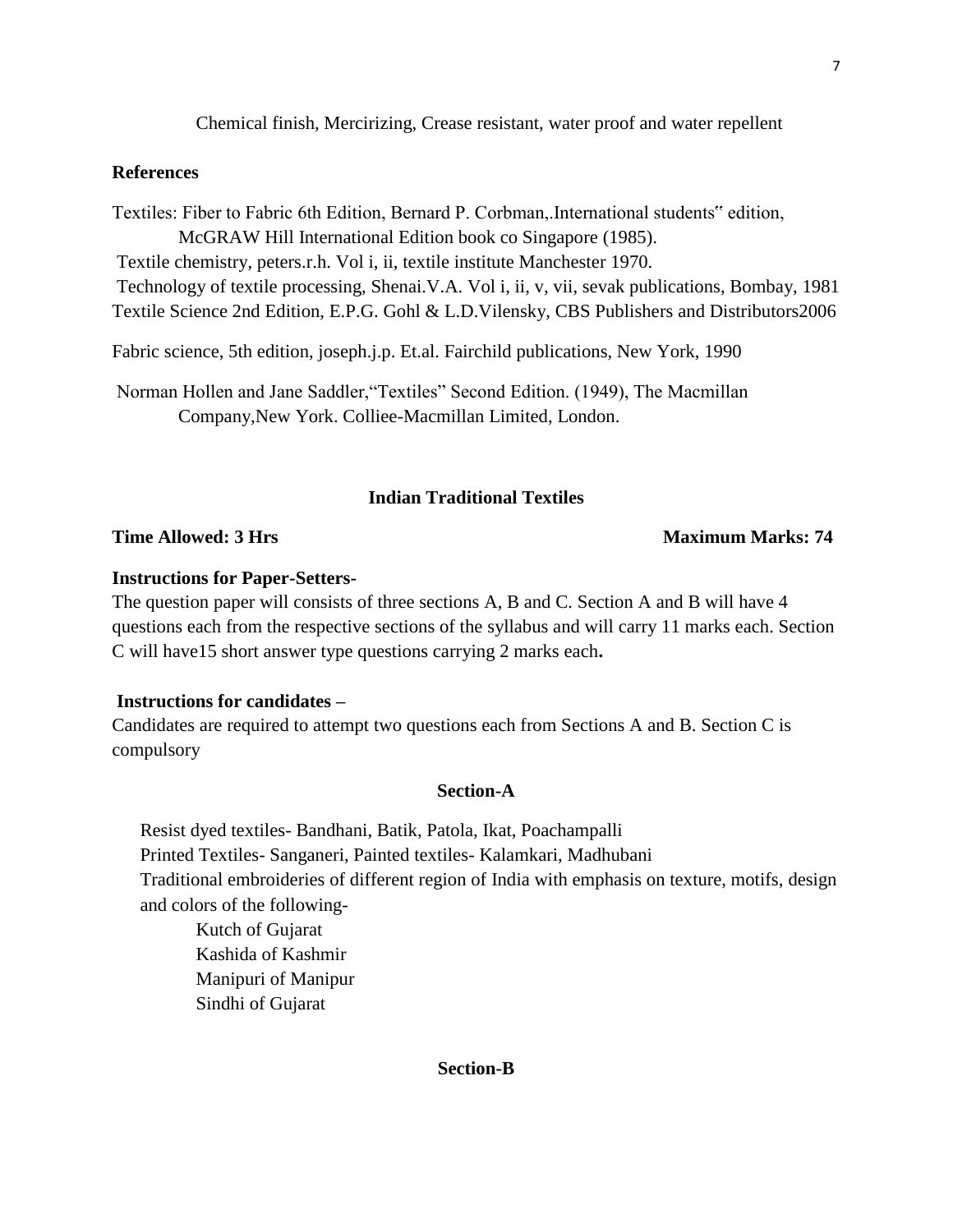Traditional embroideries of different region of India with emphasis on texture, motifs, design and colors of the following-

Phulkari of Punjab Kantha of Bengal Chikankari of Lucknow Kasuti of Karnataka.

Woven textiles of India- Brocade, Jamdani, Maheshwari sarees, Chanderi Saress, Baluchari saree, Kanchipuram, Chamba rumal of Himachal.

Kashmiri Shawls and Kashmiri Carpets

## **References**

Rustam; J. Mehta,"Masterpieces of Indian Textiles", (1970),D.B. Taraporevala Sons & Co., Pvt. Ltd.

Bhushan Brij Jamila, The Costume and Textiles of India, 1958,D.B. Taraporewala sons and Co., Ltd, Bombay.

Dongerkery, Kamala S. Romance of Indian Embroidery, 1951, Thacker & Co., Ltd. Bombay, Dhamija Jasleen. The Kanthas of Bengal, 1971,The Times of India Annual.

## **Communication Skills**

### **Time Allowed: 3 Hrs** Maximum Marks: 36

## **Instructions for Paper-Setters-**

The question paper will consists of three sections A, B and C. Section A and B will have 4 questions each from the respective sections of the syllabus and will carry  $5^{1/2}$  marks each. Section C will have7 short answer type questions carrying 2 marks each**.**

## **Instructions for candidates –**

Candidates are required to attempt two questions each from Sections A and B. Section C is compulsory.

#### **Section-A**

Communication its meaning and importance.

One way and two way communication.

Essentials of Good communications.

Methods of communication, Oral, Written and Non-verbal.

Barriers of communication, Techniques of overcoming Barriers.

Concept of effective communication.

All forms of written communication including – drafting reports, notices, agenda notes, business correspondence, preparation of summaries and précis, telegrams, circulars, representations, press release and advertisements.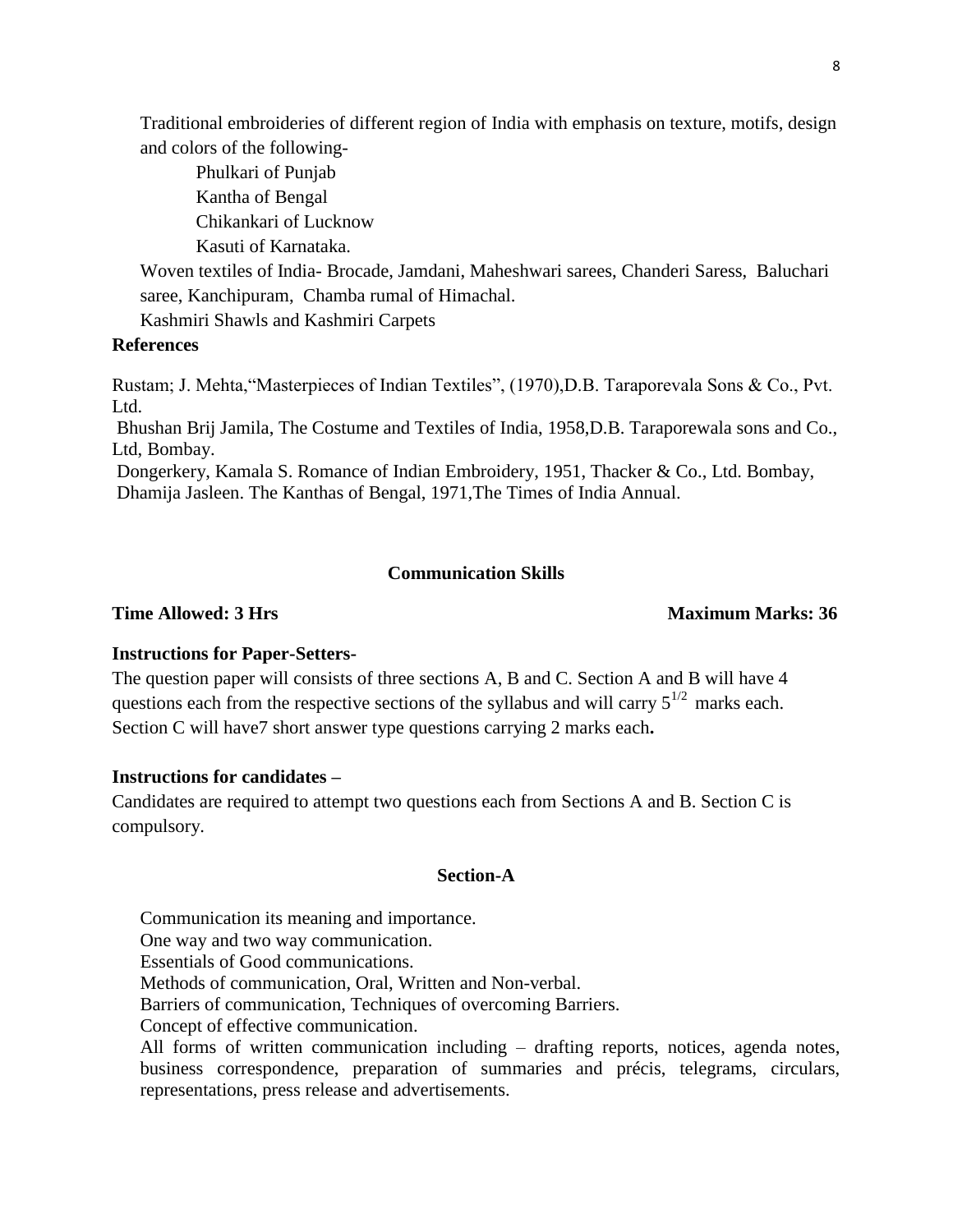Telephonic communications, Essentials of technical report writing, Defect reporting, Analysis and how to make suggestions, writing personal resume and application for a Job, Techniques of conducting Group Discussions, International Phonetics of Alphabets and Numeric.

## **Section-B**

Basic parts of speech – Noun, pronoun, verb, adjective, adverb, preposition, article and Conjunction.

Active & passive voice, paragraph writing, précis, translation (from vernacular to English & English to vernacular).

Correct word usage – Homonyms, Antonyms and Synonyms.

Writing applications – for business (e.g. applying for a loan, salary advance, refund etc). Job application.

Importance of non-verbal communication – positive gestures, symbols and signs.

Physical appearance and the art of self-presentation & conduct.

Importance of good communication in fashion world.

Fashion vocabulary.

## **References**

Gupta C.V.. Business Communication and Customer Relations, Sultan Chand and Sons Pal Rajender and Korlahalli J.J., Essentials of Business Communications, Sultan chand and sons.

Chaturvedi, P.D., Business Communication, Pearson Publication

Jain.V.K. and Biyani Om Prakash, Business Communications, Sultan chand & company Ltdmsc ft & pgddt

Mohan, Krishna and Beerjee, Meera, Developing Communication Skills, Macmillan Press

## **Practical Papers**

## **Fundamentals of Design**

## **Time Allowed: 3 Hrs** Maximum Marks: 50

Color wheel-primary color, secondary color, tertiary color.

Draw design using Color Aspects in designs -warm, cool, hot, cold, dark, pale and bright. Make design of all color schemes.

Different textures – thread pulling; thread crumple, thread rolling, blade effects, jute, thumb, comb, ink blow, sponge effect.

Create designs using color schemes.

Rendering techniques.

Face analysis.

Figure analysis.

Draw features eyes, nose, ear, lips, face, hands, arms, feet, legs and hairstyles.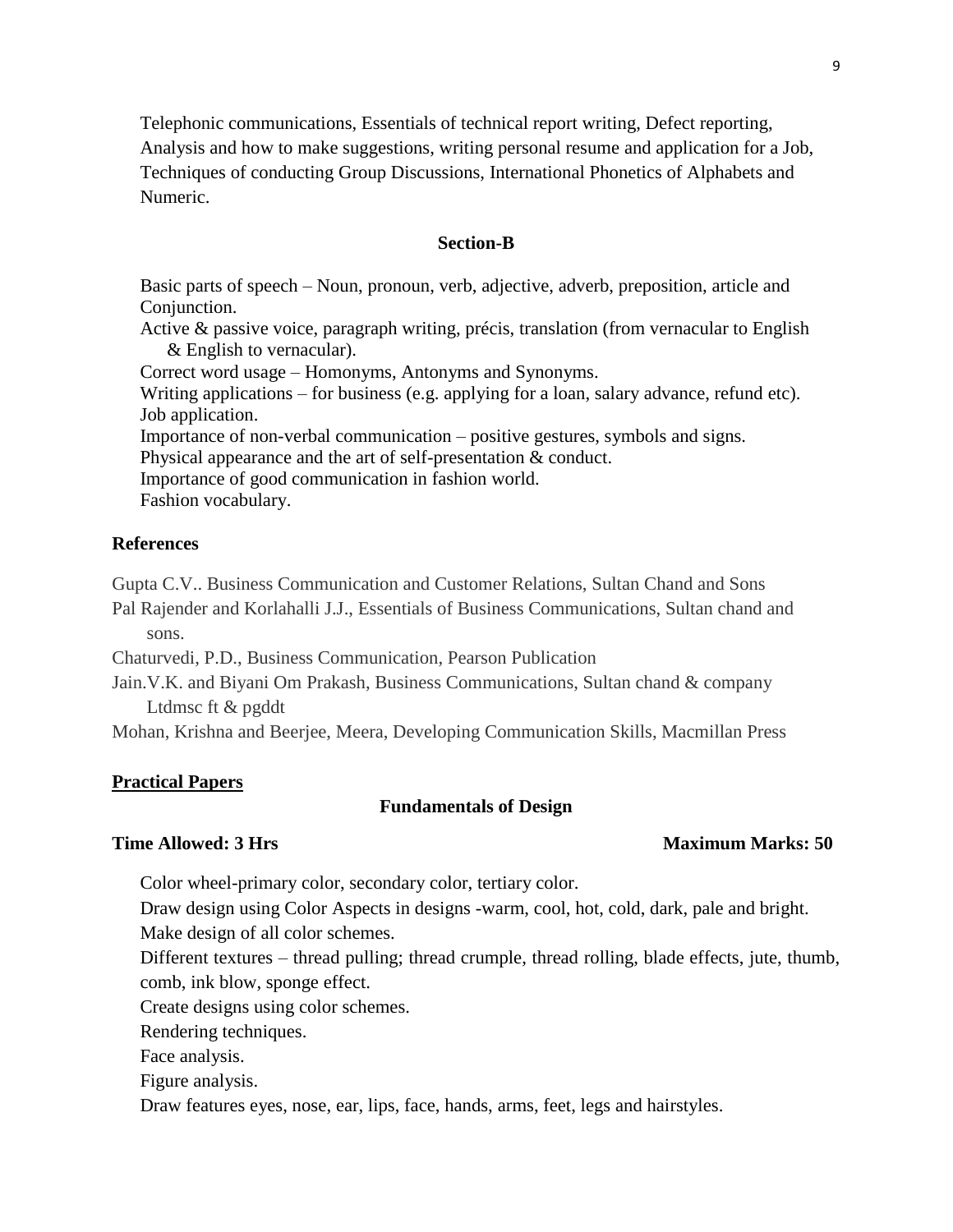Sketching of Stick figures in different poses.

Make geometric figures-  $-8\frac{1}{2}$ , 10 and 12 heads, front, back and  $\frac{3}{4}$  profile and Fleshing on geometric figures.

Body line reading through different poses.

Draw a fashion figure in poses-front, 3/4, side view.

Design presentations sheets -mood board, theme board, client board, swatch board,

Illustration sheet, Measurement sheet, Fabric and color sheet.

## **References**

Fashion Drawing–the Basic Principles by Anne Allen & Julian Seaman-B.T. Batsford,London 1994.

Fashion Design Drawing & Presentation by Patrick John Ireland, 4th Edition, New Delhi, Om, 2005.

Fashion Design Illustration Children by Patrick John Ireland- London, B.T. Batsford,1995. Bride M Whelan, "Color Harmony", Rockfort Publishers, 1992.

Ireland, Patrick John, "Fashion Drawing and Presentation", B.T. Batsford, London, 1996.

Elizabeth Drudi, T Pack, "Figure Drawing for Fashion", The Pepin Press.

Drake and Nicholas, "Fashion Illustration", Thames and Hudson, London, 1994.

## **Drafting and Garment Construction –I**

## **Time Allowed: 3 Hrs** Maximum Marks: 100

Introduction to Drafting:

Tools and Equipments used in drafting and pattern making. Anthropometric measurements, landmarks, taking body measurements. Selection of right size pattern, fitting problems, principles of a good fit, Alterations of paper pattern. Creation of a bodice block and a sleeve block for a child. Sleeves – Plain, puff, cap, bell, umbrella, flared, leg-o-mutton,magyar and raglan. Basic skirt block & its adaptation. Collars, Peter pan, raised peter pan, cape, sailor, mandarin, wing, flat and roll.

Garment Construction:

Introduction to sewing, sewing tools, equipments and supplies. Introduction and handling of sewing machines, its parts, their working. Sewing problems and their solutions. All types of Basic Hand stitches

## **References**

Reader's Digest., Complete guide of sewing- The Reader's Digest Association Ltd. London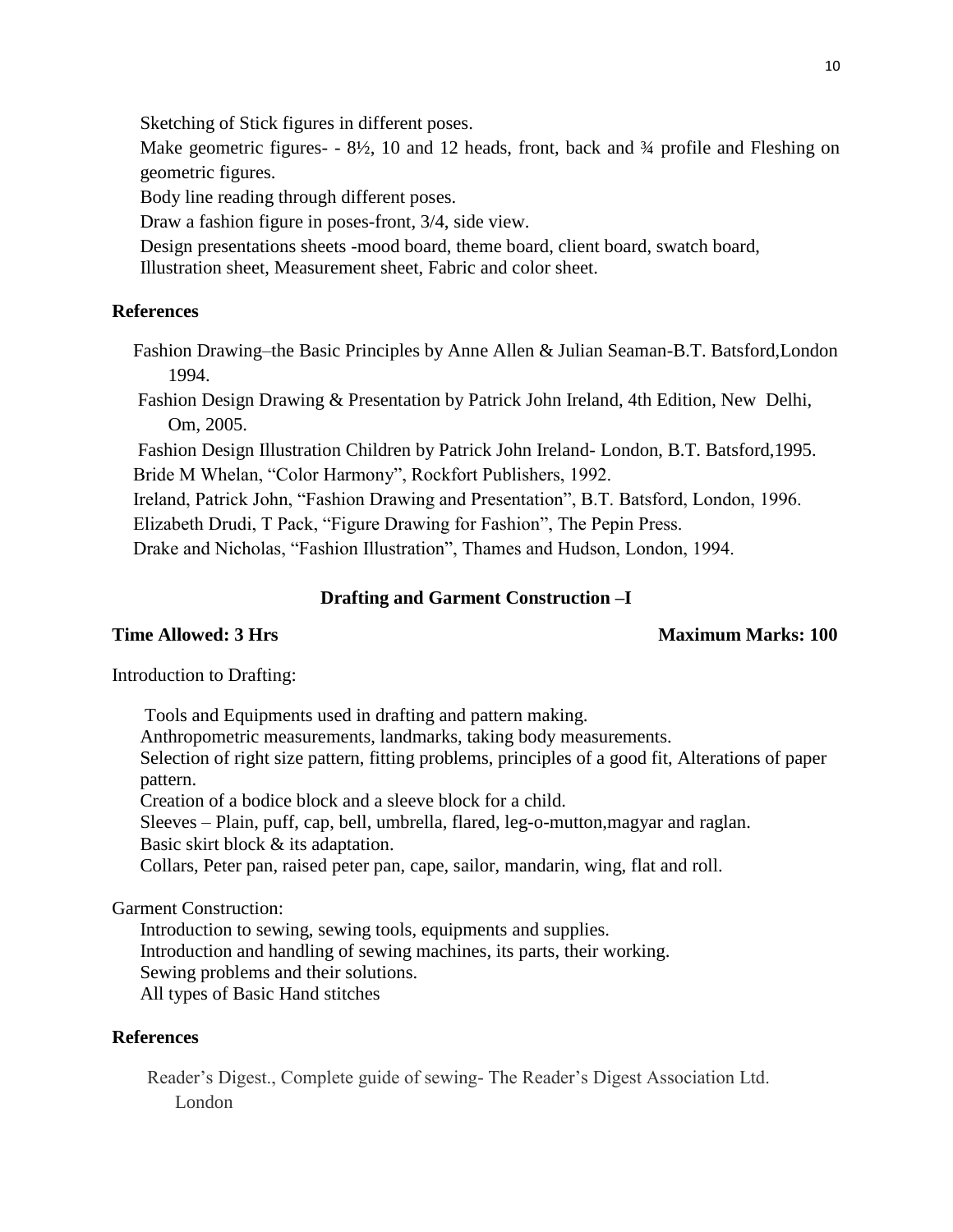Armstrong, Pearson., Pattern making for Fashion Design, Fair Child Publication, New York 1995

Jindal, Ritu., Handbook of Fashion Designing, Mittal Publication, New Delhi 2005

Cream, Penelope., The Complete Book of Sewing - A Practical Step by Step Guide to Sewing Techniques, ADK Publishing Book, New York 1996.

Thomas, Anna. Jacob., The Art of Sewing, UBSPD Publishers Distributors Ltd., New Delhi

Hillhouse and Mansfield, "Dress Design, Draping and Flat Pattern Making", Houghton Miffic Company 1975.

Mullick, Prem Lata, "Garment Construction Skills", Kalyani Publishers, New Delhi

Carr Harold & Latham Barbara, "The Technology of Clothing Manufacture", Oxford Pub. USA, 1994.

Cooking G, "Introduction to Clothing Manufacture", Blackwell Science, UK, 1991

## **Computer Aided Fashion Design**

#### **Time Allowed: 3 Hrs** Maximum Marks: 100

Study in detail the different tools of Corel Draw and Photoshop.

Design a traditional and a contemporary motif.

Application of these tools for making design compositions for textiles and apparel.

Working with outlines and fills.

Outlines, using fly out, pen dialog box, setting the line cap style, changing the outline color. Texture fills and other fills.

Illustration tool of coral.

Drawing the details of coral draw and applying various textures.

Draw basic figures in front view, side view/3/4 view.

## **References**

According to Software manuals.

# **Master of Science in Fashion Technology Two Year Course (Semester System) Examination**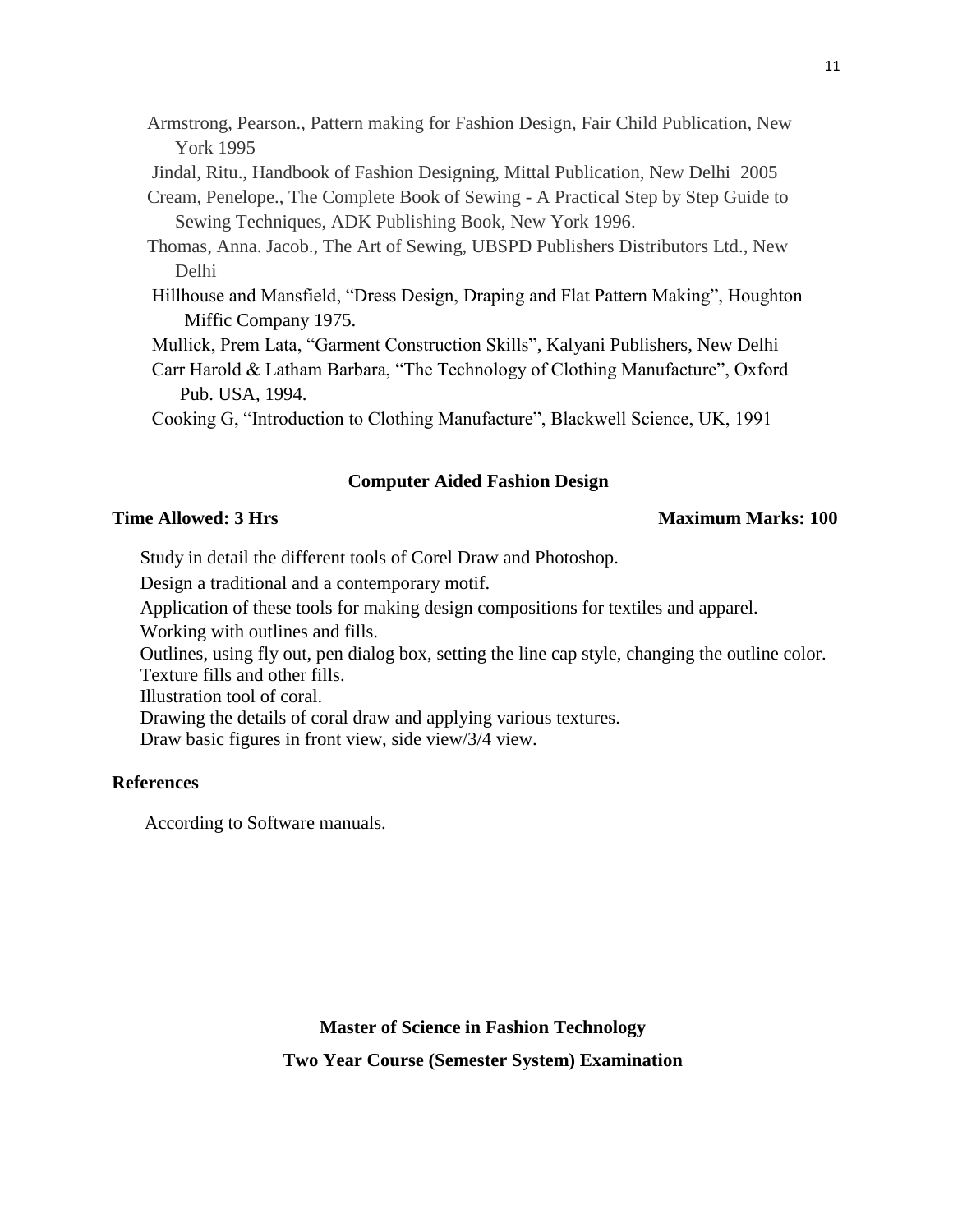# **M.Sc. FT Part-I Semester-II Exam.(April/May)**

| <b>Theory Papers</b>    |                                       |            |            |              |                |  |  |  |
|-------------------------|---------------------------------------|------------|------------|--------------|----------------|--|--|--|
|                         |                                       | Internal   | External   | Total        | Credit         |  |  |  |
| Subject Code            | <b>Subject Name</b>                   | Assessment | Assessment | <b>Marks</b> | Hrs.           |  |  |  |
| <b>FTM2001T</b>         | Textile Study-II                      | 26         | 74         | 100          | $\overline{2}$ |  |  |  |
| <b>FTM2002T</b>         | <b>History of World Costumes</b>      | 26         | 74         | 100          | 5              |  |  |  |
| <b>Practical Papers</b> |                                       |            |            |              |                |  |  |  |
|                         |                                       | Internal   | External   |              | Credit         |  |  |  |
| Subject Code            | <b>Subject Name</b>                   | Assessment | Assessment | <b>Marks</b> | Hrs.           |  |  |  |
| <b>FTM2011L</b>         | Textile Study-II                      |            | 50         | 50           | $\overline{3}$ |  |  |  |
| <b>FTM2013L</b>         | Drafting & Garment Construction-II    |            | 100        | 100          | $\overline{5}$ |  |  |  |
| <b>FTM2014L</b>         | <b>Advance Computer Aided Fashion</b> |            |            |              |                |  |  |  |
|                         | Design                                |            | 100        | 100          | 5              |  |  |  |
| <b>FTM2015L</b>         | <b>Fashion Illustration-I</b>         |            | 100        | 100          | 5              |  |  |  |
|                         | <b>Total</b>                          | 52         | 498        | 550          |                |  |  |  |

# **M.Sc. FASHION TECHNOLOGY (Semester-II)**

**Theory Papers**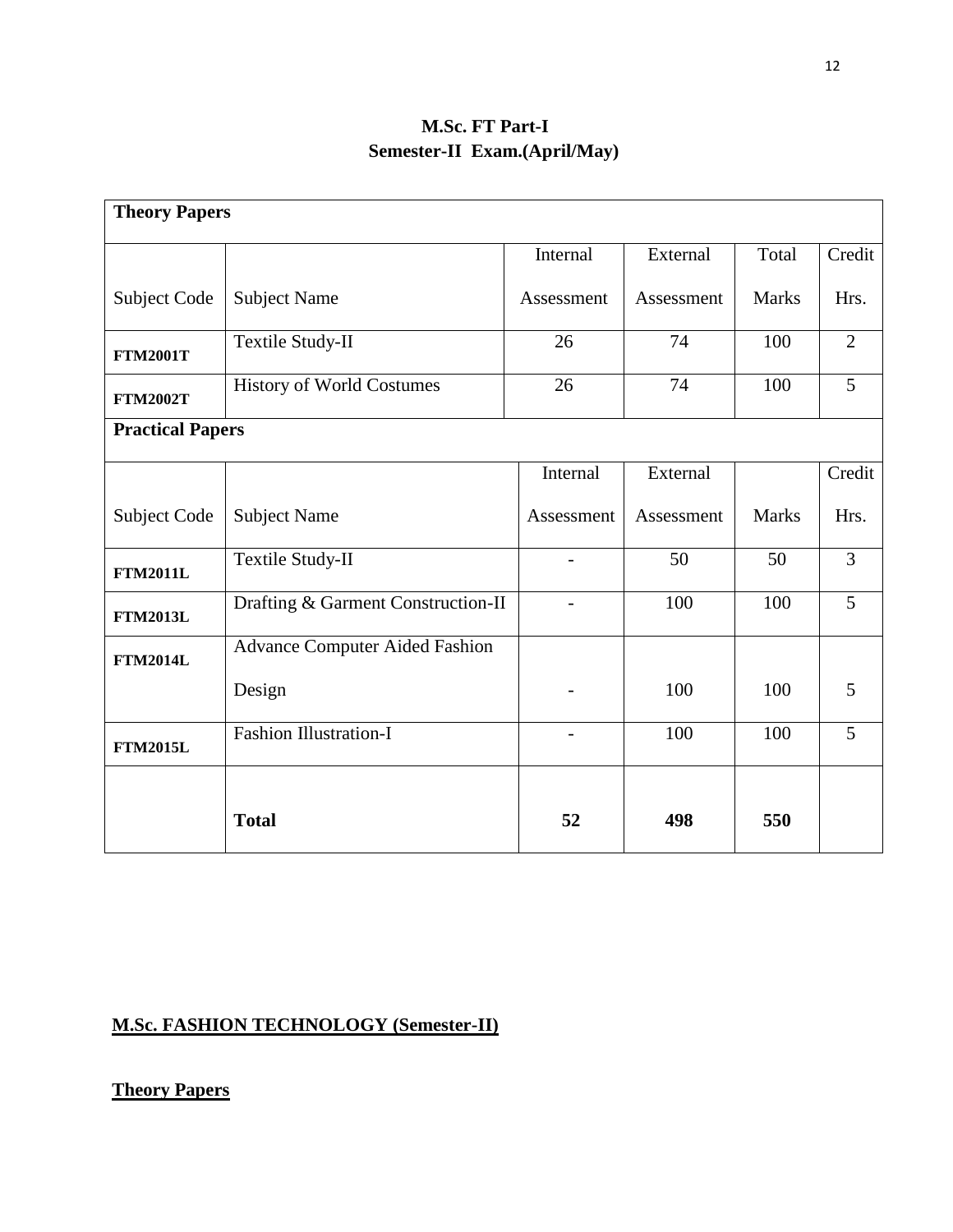## **Textile Study-II**

## **Time Allowed: 3 Hrs** Maximum Marks: 74

## **Instructions for Paper-Setters-**

The question paper will consists of three sections A, B and C. Section A and B will have 4 questions each from the respective sections of the syllabus and will carry 11 marks each. Section C will have15 short answer type questions carrying 2 marks each**.**

## **Instructions for candidates –**

Candidates are required to attempt two questions each from Sections A and B. Section C is compulsory

#### **Section-A**

Classification of dyes. Fiber dyeing-Kier, Dope, Stock dyeing. Yarn dyeing- Skein, Package, Beam dyeing. Fabric dyeing- Beam, Jig, jet dyeing. Garment dyeing. Methods of printing- Direct printing, Discharge printing, Resist printing. Block, Screen, Stencil, screen printing. Roller printing, rotary screen printing, Transfer printing.

#### **Section-B**

Introduction to knit fabrics, Classification of knitted fabric. Study of rib, single jersey fabrics interlock and purl fabrics. Process of warp knitting. Process of weft knitting. Other methods of fabric formation- Felting, Bonding, knotting, Lace making and braiding. Difference between non woven and woven fabrics.

## **References**

Textiles: Fiber to Fabric 6th Edition, Bernard P. Corbman,.International students" edition,

McGRAW Hill International Edition book co Singapore (1985).

Textile chemistry, peters.r.h. Vol i, ii, textile institute Manchester 1970.

Technology of textile processing, Shenai.V.A. Vol i, ii, v, vii, sevak publications, Bombay, 1981 Textile Science 2nd Edition, E.P.G. Gohl & L.D.Vilensky, CBS Publishers and Distributors2006 Fabric science, 5th edition, joseph.j.p. Et.al. Fairchild publications, New York, 1990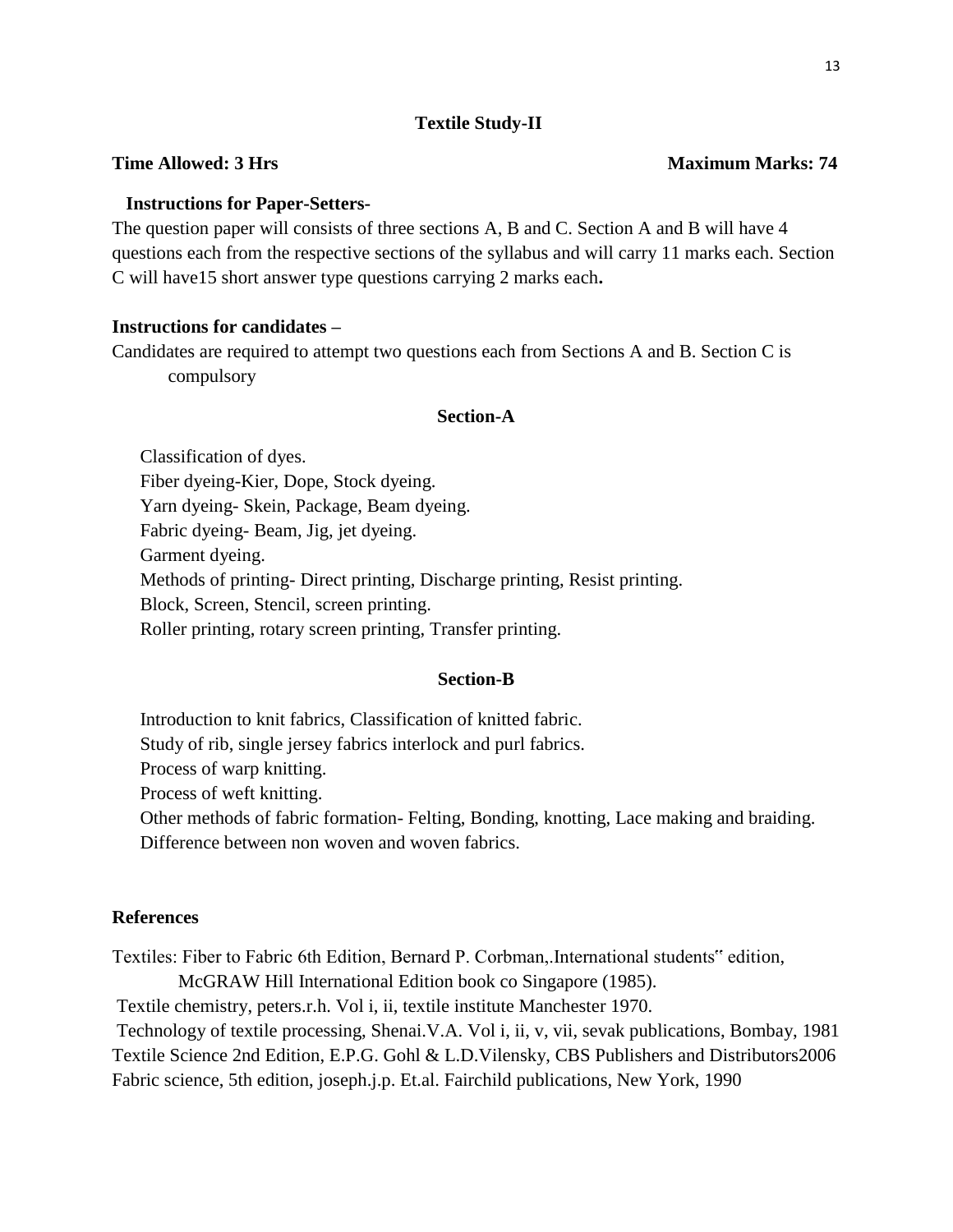Norman Hollen and Jane Saddler,"Textiles" Second Edition. (1949), The Macmillan Company,New York. Colliee-Macmillan Limited, London.

## **History of World Costumes**

## **Time Allowed: 3 Hrs** Maximum Marks: 74

## **Instructions for Paper-Setters-**

The question paper will consists of three Sections A, B and C. Section A and B will have 4 questions each from the respective sections of the syllabus and will carry 11 marks each. Section C will have15 short answer type questions carrying 2 marks each**.**

## **Instructions for candidates –**

Candidates are required to attempt two questions each from Sections A and B. Section C is compulsory

## **Section-A**

Indus valley civilization. Mourayans and sanga period. Kushan period. Gandhara period. Gupta period Medieval period. Mughal. British.

#### **Section-B**

Egyptian. Greek. Roman. Byzantine Renaissance. Victorian. French revolution.  $20<sup>th</sup>$  century fashion.

(Identify distinguishing costume terminology throughout history, characteristics of each period; describe silhouettes, colors, fabrics, and accessories used for human adornment in different time periods).

## **References**

A.Biswas, Indian Costumes, (2003), Publication Division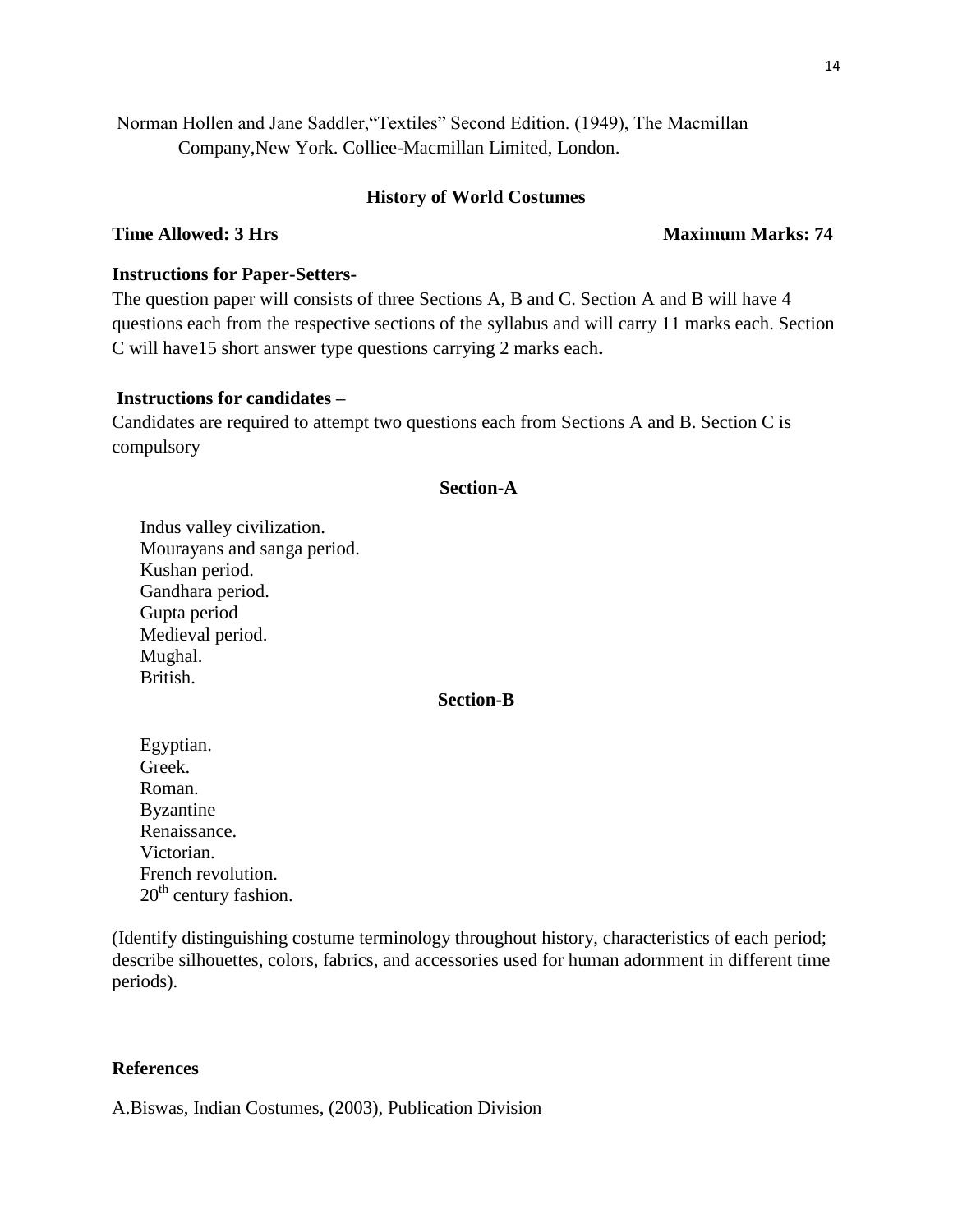Bradley C.(1970) History of World Costume, London, Peter Owen Ltd

Boucher F. (1966) A History of Costume in the West, London, Thames and Hudson

- Encyclopedia of Costumes and Fashion from 1066 to the Present by Jack Cassin- Scoot Illns London, Brockhampton, 2002
- James, L. Costume and Fashion: A Concise History; Thames and Hudson (2nd edition) 2002

 Parul Bhatnagar, Traditional Indian Costumes and Textiles, (2004), Abhishek Publications Ritu Kumar, Costumes and Textiles of Royal India, (1999), Christie's Book

## **Practical Papers**

### **Textile Study-II**

#### **Time Allowed: 3 Hrs** Maximum Marks: 50

Fiber identification- Visual, burning, microscopic and solubility test.

To determine the thread count of the given fabric

Identification of weaves through graphical representation.

Collection and identification of different samples of fabric (different woven, knitted and nonwoven)

Dyeing of cellulose with different classes of dyes- direct, reactive and azoic

Dyeing of wool and silk with acid and basic dyes.

Visit to Textile Industry

## **References**

Textiles: Fiber to Fabric 6th Edition, Bernard P. Corbman,.International students" edition,

McGRAW Hill International Edition book co Singapore (1985).

Textile chemistry, peters.r.h. Vol i, ii, textile institute Manchester 1970.

Technology of textile processing, Shenai.V.A. Vol i, ii, v, vii, sevak publications, Bombay, 1981 Textile Science 2nd Edition, E.P.G. Gohl & L.D.Vilensky, CBS Publishers and Distributors2006 Fabric science, 5th edition, joseph.j.p. Et.al. Fairchild publications, New York, 1990

Norman Hollen and Jane Saddler,"Textiles" Second Edition. (1949), The Macmillan

Company,New York. Colliee-Macmillan Limited, London.

## **Drafting & Garment Construction-II**

#### **Time Allowed: 4 Hrs** Maximum Marks: 100

Terminology used in Drafting & Pattern Making:

 Terminology used in Pattern making: Pattern drafting, Flat Pattern Making, Template working pattern, Production pattern, Design specification sheet, Pattern chart, Cost-sheet, Dart,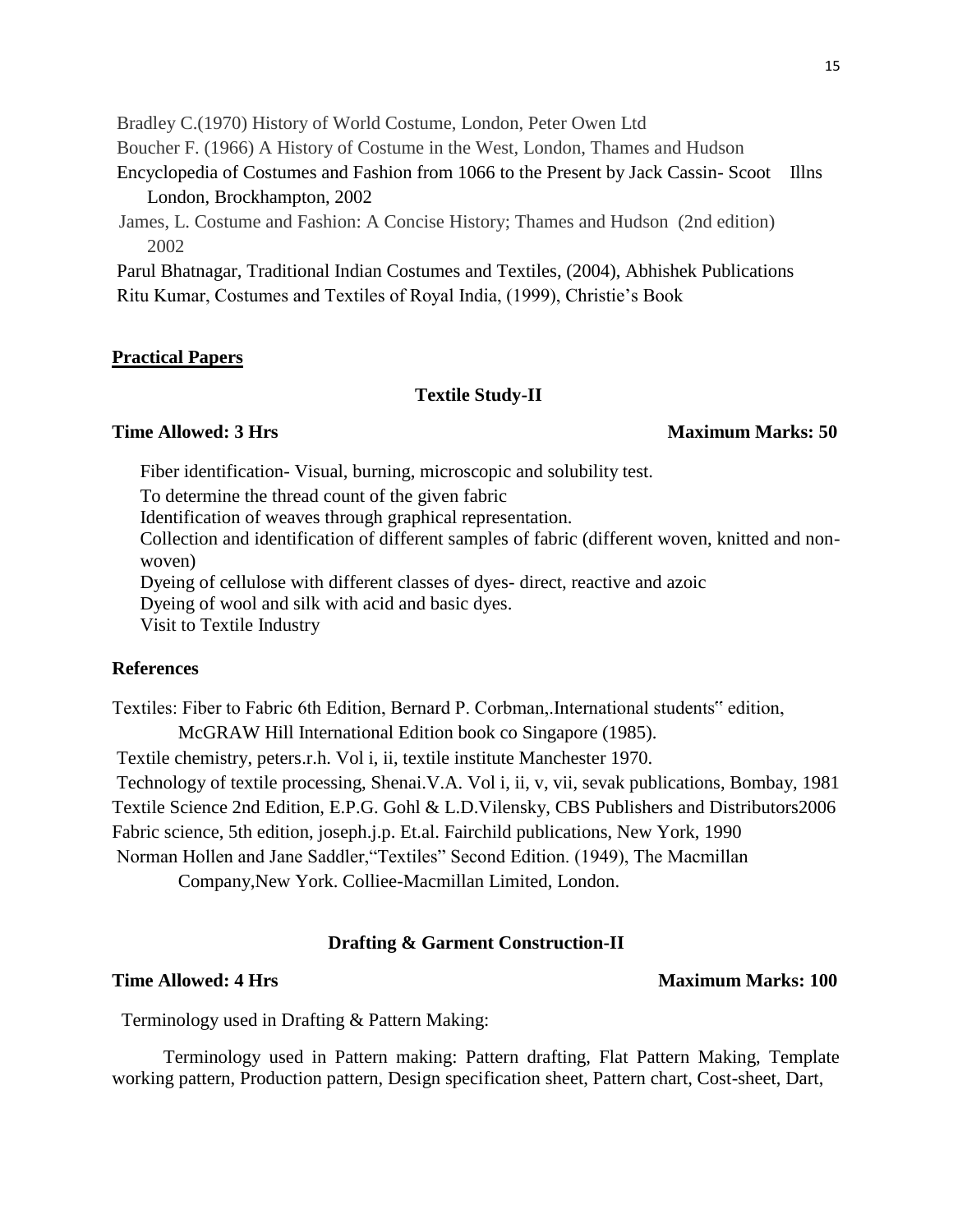Dart legs, Dart intake, Trueing and Blending, Symmetric and Asymmetric lines, Style number, Pattern size, Pivotal point, Block, Grain line, Corollary, Land marks, Bowing, Pattern grading, Bust point, Balance, Notches, Draping, Ease, Selvage, True bias.

Dart Manipulation:

Shifting of dart to different positions. Converting the Basic Dart into the following: -Seams and Yokes with and without fullness, Fullness – Gathers, Tucks, Pleats and their Variations.

Making samples of the following:

Seams, Tucks, Pleats, Gathers, Plackets, Fasteners and Trimming. Plackets**: -** Over Lap: - One side extended, both sides extended, Double. Pockets: Inset, Cargo, Patch with pleat, Patch with flap, Bound patch, Bellow, Welt

Drafting and Construction:

Adult's Basic Bodice Block and Basic sleeve. Four Dart Blouse and variations Corset Grading - Terminology, Types of grade, Principles of Grading.

## **References**

Armstrong, J., Draping for Fashion Design, Fair child Publications ,New York.2004 Bray N., Dress Pattern Designing, 2003 (5th edition) Willey Blackwell. Reader's Digest-Complete guide of sewing, The Reader's Digest Association Ltd., London Relis, Nurie., & Jaffe, Hilde., Draping for fashion Design, Prentice Hall career & Technology, New Jersey.1993 Thomas, Anna, Jacob, The Art of Sewing, UBSPD Publishers Distributors Ltd, New Delhi Penelope, Cream., The Complete Book of Sewing- A Practical Step by Step Guide to Sewing Techniques ADK Publications Book, New York 1996 Pattern Making for Fashion Design by Helen Joseph Armstrong, 2005, Prentice Hall

## **Advance Computer Aided Fashion Design**

## **Time Allowed: 3 Hrs** Maximum Marks: 100

Study in detail the different tools of Corel Draw and Photoshop. Draw stylized fashion figures and design different type of silhouettes. Color/ textures/ prints on dress. Make collage, swatch board. Draw fashion details in garments like collars, cuffs, sleeves, Stitch lines, Trims etc. Create theme based background.